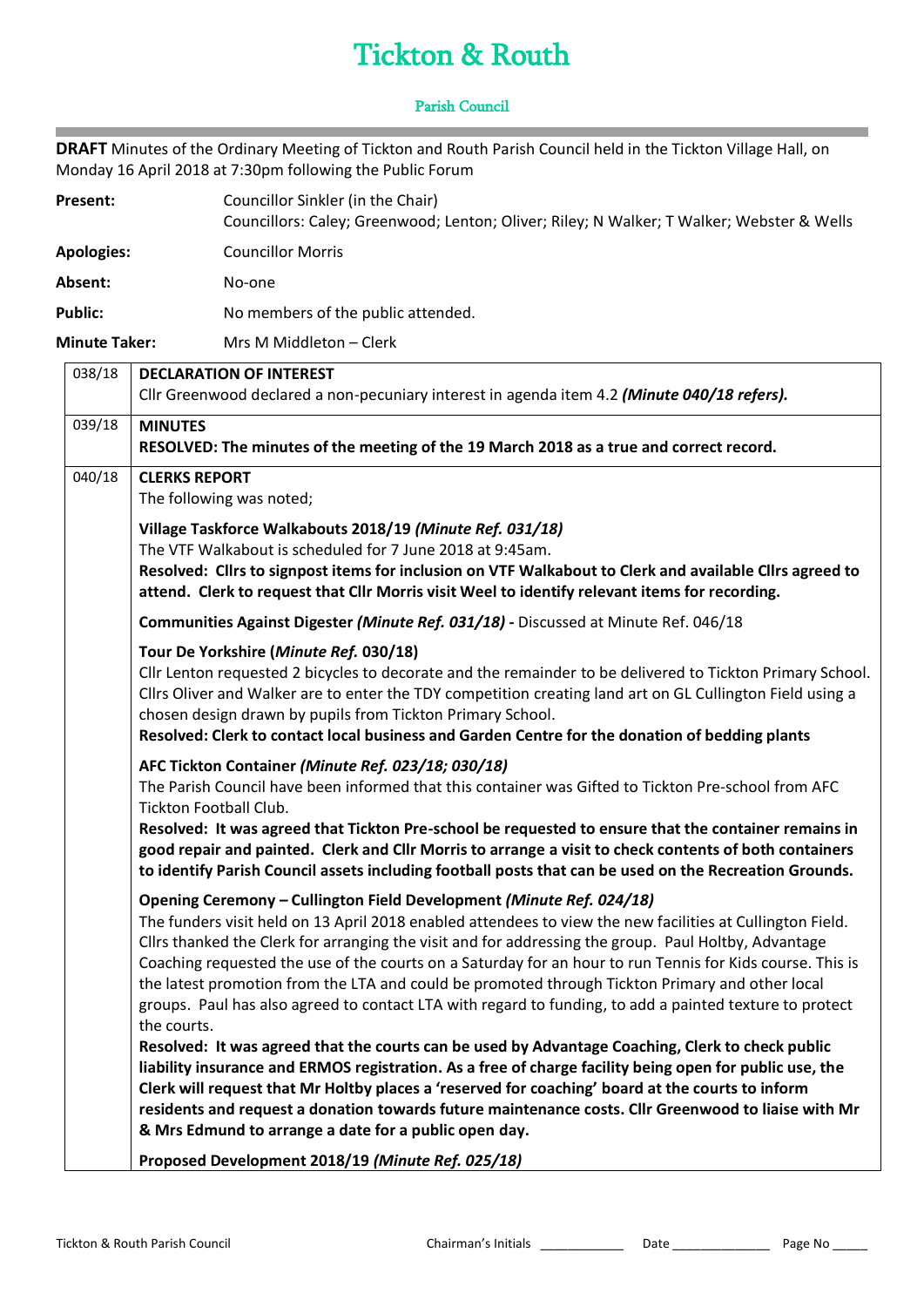|        | Grant applications have been submitted to the Routh Wind Farm Community Fund for further<br>development on Cullington Field and renewal of bus shelter. Forty-four households responded to the                       |
|--------|----------------------------------------------------------------------------------------------------------------------------------------------------------------------------------------------------------------------|
|        | recent survey which also provided suggestions for further development.<br>Resolved: Suggestions for further development to be stored for consideration in the future.                                                |
|        | Litter bin and solar lighting (Minute ref. 035/18)                                                                                                                                                                   |
|        | ERYC can arrange to supply and fit a litter bin at Hull Bridge Road following a site survey. ERYC has<br>advised that bus shelter solar lighting is estimated at £800 per unit.                                      |
|        | Resolved: Clerk to place an order with ERYC to supply and fit a litter bin near to the bus shelter on Hull<br>Bridge Road at a cost of £377.16 and to undertake further research into the costs of bus shelter solar |
|        | lighting.                                                                                                                                                                                                            |
|        | Correspondence                                                                                                                                                                                                       |
|        | The following correspondence was noted at the meeting;                                                                                                                                                               |
|        | Parish Council Liaison Meetings Invitation Letter<br>$\bullet$                                                                                                                                                       |
|        | Town and Parish Council Communication Review Panel - Survey<br>$\bullet$                                                                                                                                             |
|        | ERNLLCA - East Riding (Central) District Committee meeting 11 April 2018<br>$\bullet$                                                                                                                                |
|        | Surfacing Dressing 2018 - Routh<br>$\bullet$                                                                                                                                                                         |
|        | Defibrillator Group AGM - 23 April 2018, Methodist Chapel<br>$\bullet$                                                                                                                                               |
|        | Routh Wind Farm Community Fund Annual Review Meeting 23 April 2018<br>$\bullet$                                                                                                                                      |
|        | ERYC Code of Conduct/Register of Interests<br>$\bullet$                                                                                                                                                              |
|        | Resolved: It was agreed that the Parish Council adopt amendments and approve at May meeting.                                                                                                                         |
| 041/18 | ITEMS FOR DISCUSSION WITH WARD COUNCILLOR - No Ward Councillor was present. The following                                                                                                                            |
|        | items were raised;                                                                                                                                                                                                   |
|        | 1. Fly Tipping, Routh                                                                                                                                                                                                |
|        | Fly tipping is evident on land thought to belong to 9 or 10 Park View, Routh which is currently                                                                                                                      |
|        | unoccupied. This is located behind Nags Head Pub and is being accessed at the rear of the car park                                                                                                                   |
|        | through a break in the fencing. It has also been reported that a person appears to be residing in a                                                                                                                  |
|        | caravan on a piece of land located behind the Nags Head Pub. A witness has advised that the person<br>leaves early in a morning and returns during the evening. Concerns were raised with regard to sewerage         |
|        | and water.                                                                                                                                                                                                           |
|        | Resolved: It was agreed that ERYC be requested to investigate to remove and prevent further fly                                                                                                                      |
|        | tipping and request the owner to replace/repair the fencing. ERYC to also investigate the occupancy on                                                                                                               |
|        | land located behind the Nags Head Pub.                                                                                                                                                                               |
|        | 2. Sale of goods on Highway                                                                                                                                                                                          |
|        | Resolved: It was agreed that ERYC be requested to enforce the car sales business T/A RS2000, Routh                                                                                                                   |
|        | Service Station to refrain from parking vehicles for sale on the grass verge and layby.                                                                                                                              |
|        | 3. Ponies - Weel                                                                                                                                                                                                     |
|        | Two ponies have been tethered to Weel Road between Weel Bridge and the Household Refuse Centre.                                                                                                                      |
|        | Resolved: It was agreed that ERYC be requested to contact the owner to move the ponies to a more                                                                                                                     |
|        | suitable location for their health and safety.                                                                                                                                                                       |
| 042/18 | <b>COMMUNITY SAFETY</b>                                                                                                                                                                                              |
|        | CIIr T Walker provided an update relating to February crime reports which included vehicle theft and anti-                                                                                                           |
|        | social behaviour.                                                                                                                                                                                                    |
|        | To report crime please contact Humberside Police on 101 (non-emergency) and 999 (emergencies only).                                                                                                                  |
|        | To pass on information that may be of interest, but not to report crime, residents can email:                                                                                                                        |
|        | ticktonandweelnwg@gmail.com                                                                                                                                                                                          |
| 043/18 | Public Consultation - To discuss any relevant issues;                                                                                                                                                                |
|        | East Riding of Yorkshire and Kingston upon Hull Joint Minerals Local Plan Proposed Submission                                                                                                                        |
|        | (Representations must be received on or before Monday 21 May 2018.)                                                                                                                                                  |
|        | Resolved: No comment.                                                                                                                                                                                                |
| 044/18 | <b>PLANNING</b>                                                                                                                                                                                                      |
|        | <b>Notification of Planning Applications</b>                                                                                                                                                                         |
|        | Consideration was given to requesting a variation on how Planning applications are notified to ensure                                                                                                                |
|        | that neighbouring residents are consulted.                                                                                                                                                                           |
|        | Resolved: No further action.                                                                                                                                                                                         |